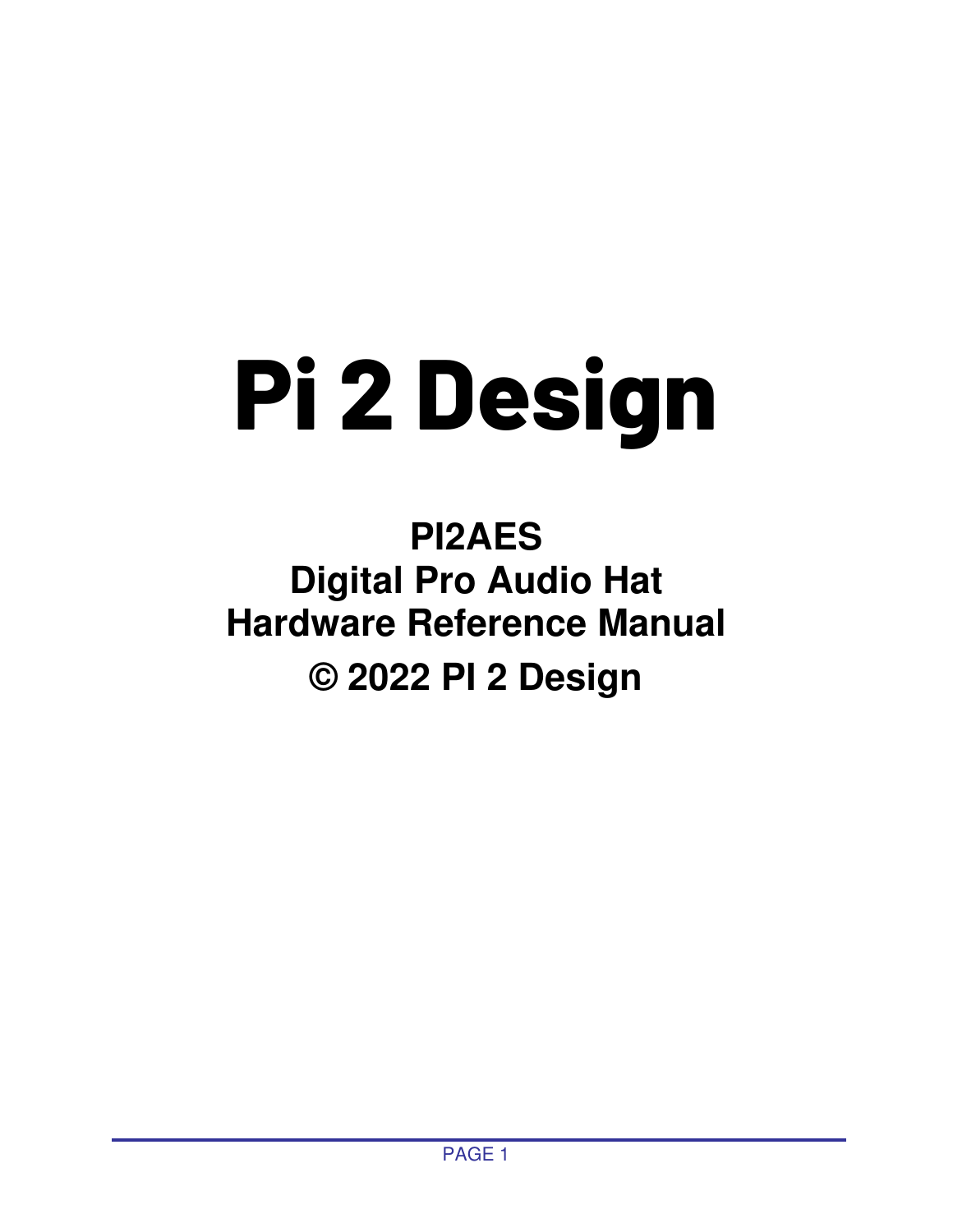# **Table of Contents**

# **List of Tables**

# **List of Figures**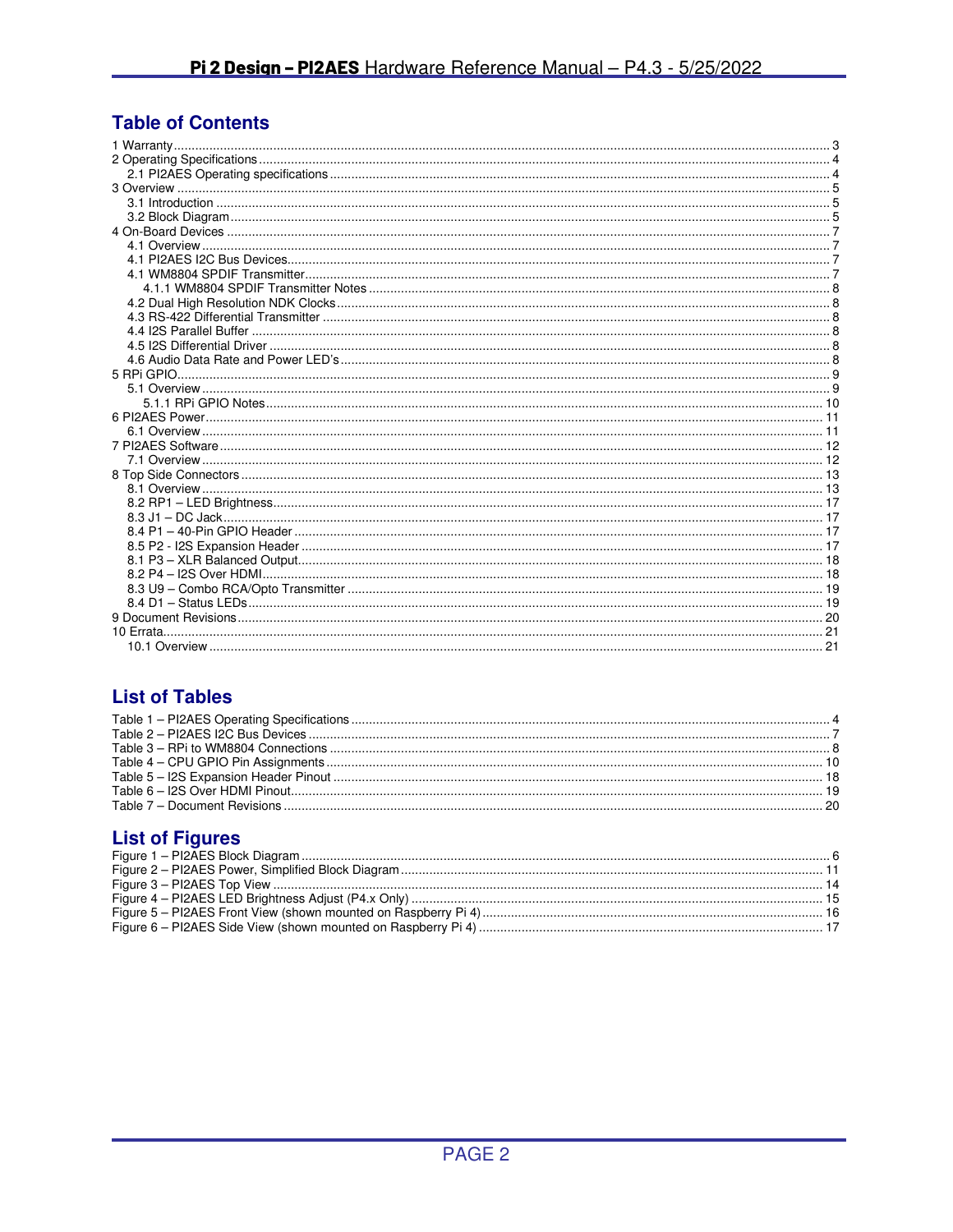# 1 WARRANTY

The enclosed product ("the Product"), a part of the P2 2 Design Shield/Hat series, is warranted by Pi 2 Design for a period of one year for reasonable development, testing and use, all as further described and defined below. This warranty runs solely to the individual or entity purchasing the Product and is not transferable or assignable in any respect. This warranty is valid only for so long as the product is used intact as shipped from PI 2 Design. Any attempt or effort to alter the Product, including but not limited to any attempt to solder, de-solder, unplug, replace, add or affix any part or component of or onto the Product, other than components specifically intended for the user to plug and unplug into appropriate sockets and/or Connectors to facilitate user programming, development and deployment, all as specifically described and authorized in this Product Hardware Reference Manual, shall void this warranty in all respects. Coverage under this warranty requires that the Product be used and stored at all times in conditions with proper electrostatic protection necessary and appropriate for a complex electronic device. These conditions include proper temperature, humidity, radiation, atmosphere and voltage (standard commercial environment, 0C to +70C, <60%RH). Any Product that has been modified without the express, prior written consent of Pi 2 Design is not covered by this warranty. The use or connection of any test or bus Connector, adapter or component with any device other than a Pi 2 Design Connector or adapter shall void this warranty and the warranty of all other components, parts and modules connected to the rest of the system. Pi 2 Design shall not be responsible for any damage to the Product as a result of a customer's use or application of circuitry not developed or approved by Pi 2 Design for use on or in connection with the Product.

This warranty does not cover defects caused by electrical or temperature fluctuations or from stress resulting from or caused by abuse, misuse or misapplication of the Product. Any evidence of tampering with the serial number on the Product shall immediately void this warranty. This Product is not intended to be used on or embedded in or otherwise used in connection with any life-sustaining or life-saving product and this warranty is not applicable nor is Pi 2 Design liable in any respect if the Product is so used. Notwithstanding anything to the contrary herein, Pi 2 Design expressly disclaims any implied warranty of merchantability or implied warranty of fitness for a particular purpose in connection with the manufacture or use of the Product.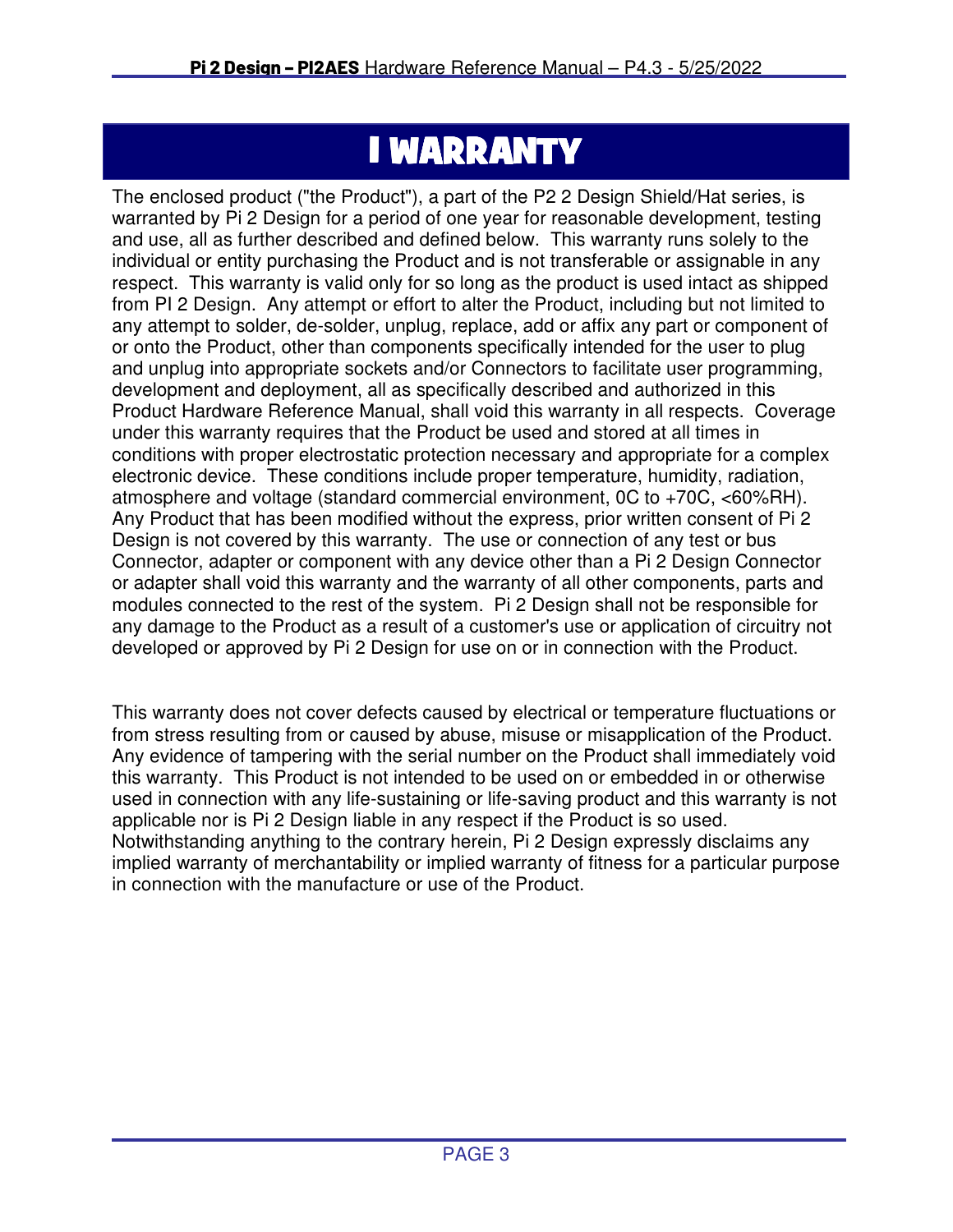# 2 OPERATING SPECIFICATIONS

# *2.1 PI2AES OPERATING SPECIFICATIONS*

The PI2AES conforms to the following specifications:

| <b>Specification</b>         | <b>Value</b>                      |  |
|------------------------------|-----------------------------------|--|
| <b>Dimensions</b>            | 85mm x 56.5mm                     |  |
| Weight                       | ~10q                              |  |
| Storage Temperature          | $-20C$ to $+85C$                  |  |
| <b>Operating Temperature</b> | $OC$ to $+70C$                    |  |
| Humidity                     | 0% to 95% RH, Non-Condensing      |  |
| Input Voltage (VIN)          | $+19V$ to $+32V$ , $+24V$ nominal |  |
| <b>Power Consumption</b>     | 250mw Typical, 1W Maximum         |  |

**Table 1 – PI2AES Operating Specifications**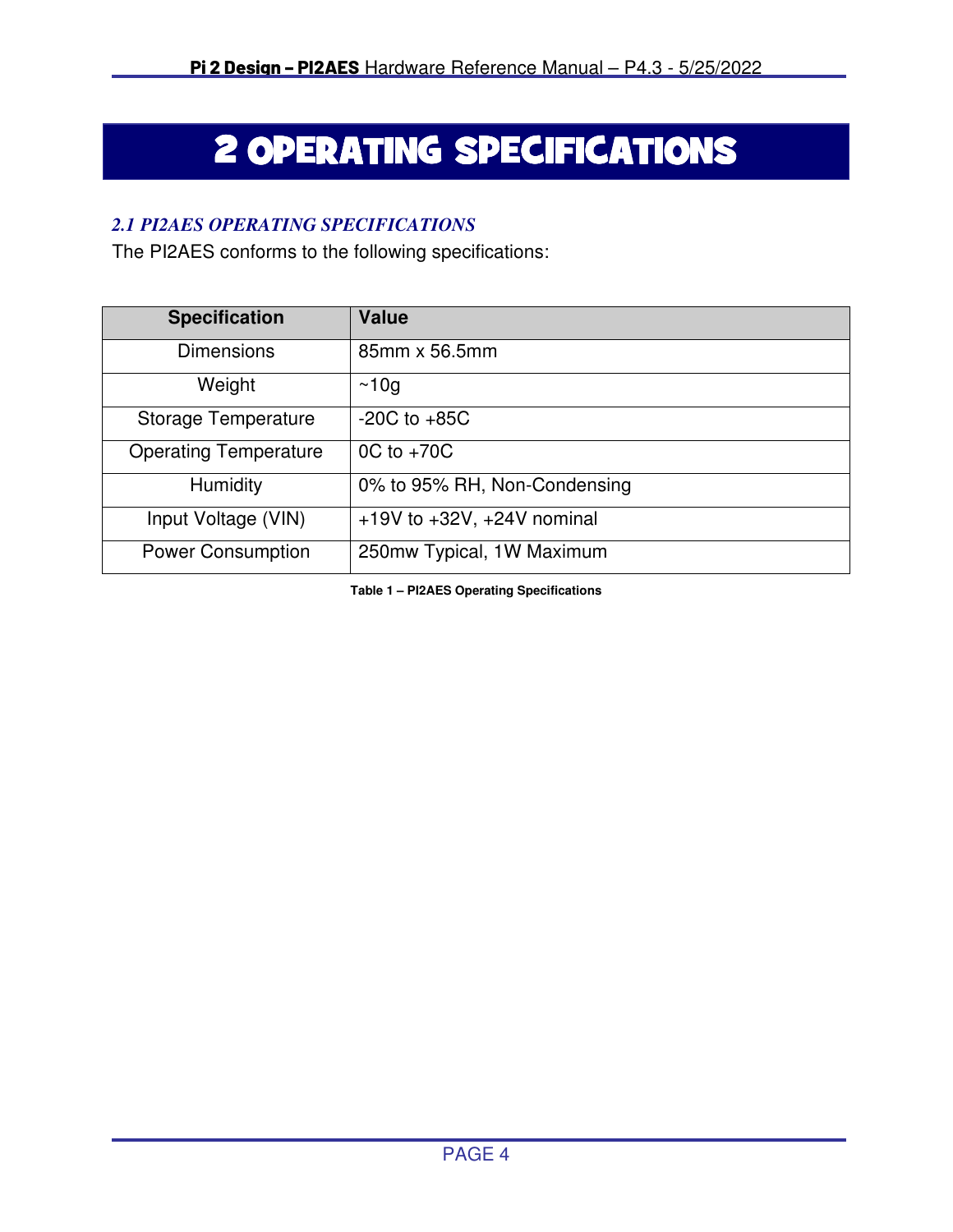# 3 OVERVIEW

# *3.1 INTRODUCTION*

The PI2AES, designed and manufactured by PI 2 Design, is a professional I/O Shield designed to bring Professional Studio Grade Audio to the Raspberry PI **®** family of Single Board Computers. This low-cost Shield converts the Raspberry Pi **®** I2S Interface to High Definition Digital Audio Coax, OPTO and Balanced XLR.

The addition of Parallel I2S Output along with LVDS Differential over HDMI allows the PI2AES to interface with virtually any High Performance DAC on the market.

The major features of the PI2AES are as follows:

- **FORM FACTOR –** Raspberry Pi **®** Shield Size w/40-Pin mating connector.
- **AES TRANSMITTER**  The industry standard WM8804 converts the RPi I2S stream to AES3/SPDIF formatted data at 24-Bit up to 192Khz Frame Rate
- **COAX OUTPUT –** A 1:1 Isolation Transformer provides Bit Perfect Impedance Controlled Coaxial Transmission of the Digital Audio Data
- **SPDIF OPTICAL OUTPUT** Isolated Optical Transmitter Drives Consumer Level DAC and AVR
- **BALANCED OUTPUT**  An RS-422 Transmitter coupled with a 1:1 Isolation Transformer allows the transmission of balanced audio data via the Professional Audio Standard XLR Connector
- **BUFFERED I2S OUTPUT –** Parallel Buffered I2S is available for direct short distance connection to off-board D/A. Perfect for DIY use! I2C for control is also provided as well as 5V Regulated and Input Voltage Rails.
- **DIFFERENTIAL I2S OUTPUT –** A DS2063 Differential Transmitters is used to drive the I2S Bus over a standard HDMI Connector. The Pinout is Selectable Between the PS Audio and Gustard Standards.
- **HIGH RESOLUTION CLOCKS –** A pair of Ultra-Low Noise NDK NZ2520SD oscillators allow the WM8804 to operate in non-PLL mode for the lowest possible noise.
- **ULTRA-LOW NOISE LDO's –** Ultra-Low Noise AP1155ADL LDO (30uV noise and 80dB PSRR) is used to Supply the WM8804 Transmit Section, while an ADP150 (9uV noise and 70dB PSRR) and the High-Resolution Clocks.
- **LOW NOISE PCB LAYOUT** Constructed with 4-layer Split Ground PCB with noise reduction techniques refined from years of High-Speed Mixed-Signal Design work

# *3.2 BLOCK DIAGRAM*

Refer to the following figure for a block diagram of the PI2AES Shield.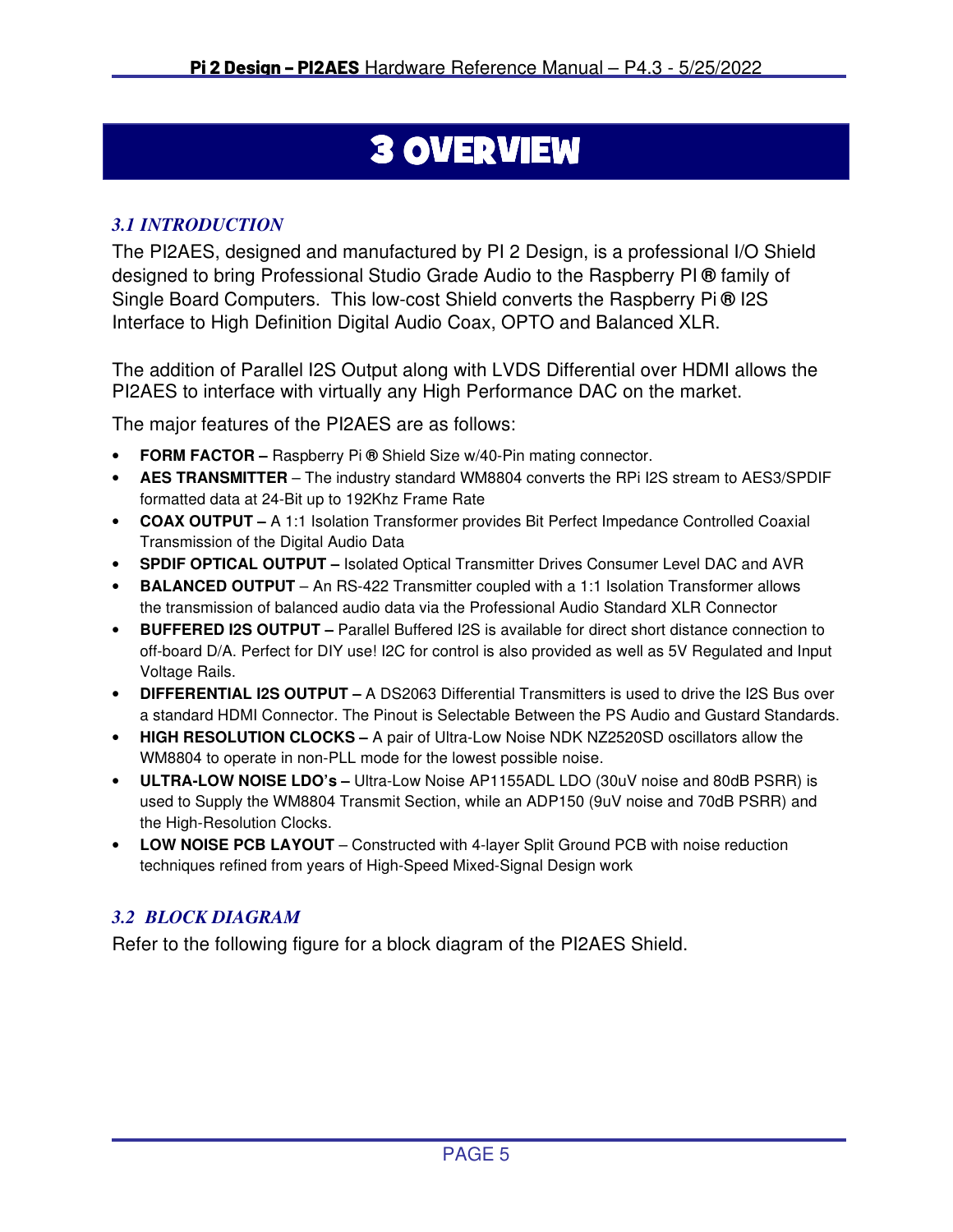

**Figure 1 – PI2AES Block Diagram**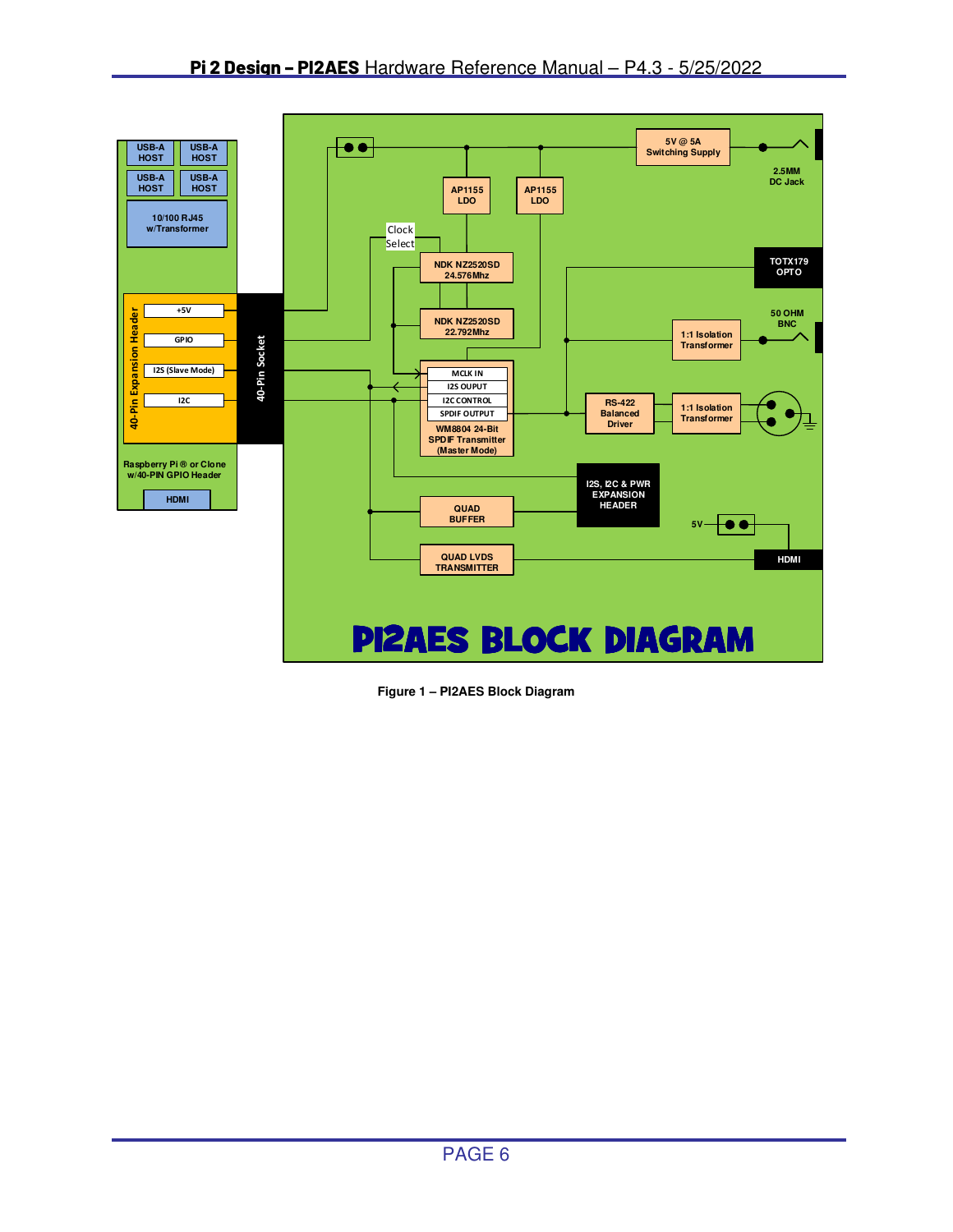# **4 ON-BOARD DEVICES**

### 4.1 *OVERVIEW*

The PI2AES interfaces to the RPi via the 40-Pin GPIO Connector. This section describes in detail the devices located on the PI2AES.

# *4.1 PI2AES I2C BUS DEVICES*

The following table describes the CPU I2C Bus usage of the PI2AES. Most of these addresses are set by the startup script supplied by Pi2Design. Refer to the respective device documentation for more detail.

| 12C<br><b>Bus</b> | <b>Address</b> | 7-Bit I2C   Description         |
|-------------------|----------------|---------------------------------|
| 12C               | 0x3B           | <b>WM8804 SPDIF Transmitter</b> |

**Table 2 – PI2AES I2C Bus Devices** 

### *4.1 WM8804 SPDIF TRANSMITTER*

At the core of the PI2AES is the Cirrus Logic WM8804 AES Digital Audio Transmitter. This device interfaces to the Raspberry Pi via I2S and I2C. The signals used to interface with the WM8804 are shown in the following table.

| <b>WM8804</b><br><b>Signal</b> | <b>RPi</b><br><b>Signal</b> | <b>Description</b>                                                                   |  |
|--------------------------------|-----------------------------|--------------------------------------------------------------------------------------|--|
| <b>MCLK</b>                    |                             | Unused                                                                               |  |
| <b>BCLK</b>                    | <b>BCLK</b>                 | I2S Bit Clock Output to Pi                                                           |  |
| <b>LRCLK</b>                   | <b>LRCLK</b>                | I2S Word Clock Output to Pi                                                          |  |
| <b>SDIN</b>                    | <b>SDOUT</b>                | I2S Serial Audio Data Input from Pi                                                  |  |
| <b>SCL</b>                     | <b>SCL</b>                  | <b>I2C Clock from Pi</b>                                                             |  |
| <b>SDA</b>                     | <b>SDA</b>                  | I2C Data to/from Pi                                                                  |  |
| <b>XIN</b>                     | GPIO <sub>5</sub>           | $1 =$ Select 22.5792Mhz Input Clock for 44.1Khz,<br>88.2Khz and 176.4Khz Frame Rates |  |
| <b>XIN</b>                     | GPIO <sub>6</sub>           | 1 = Select 24.576Mhz Input Clock for 48Khz,<br>96Khz and 192Khz Frame Rates          |  |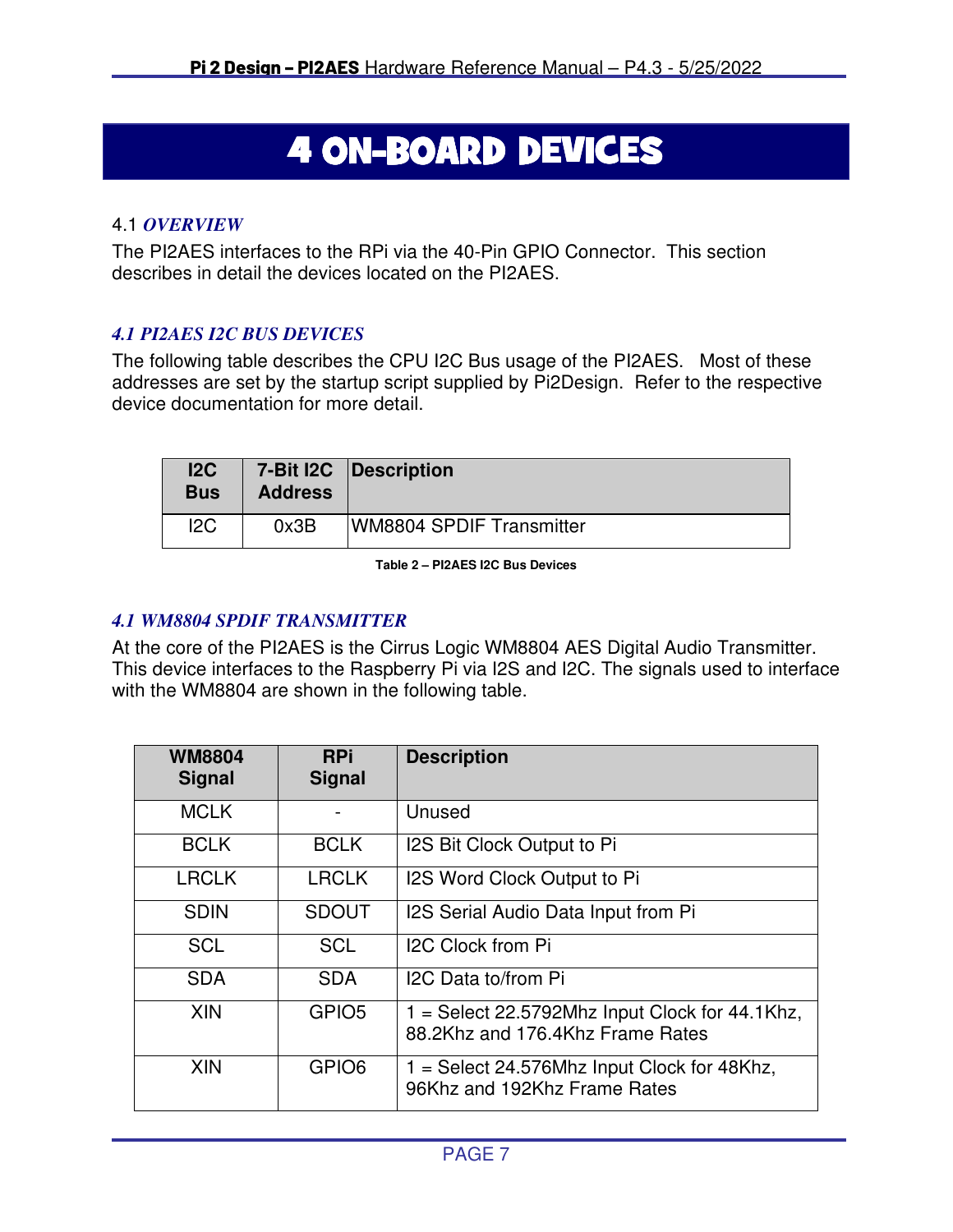| AES3/SPDIF encoded digital audio output<br><b>TXO</b> |
|-------------------------------------------------------|
|-------------------------------------------------------|

**Table 3 – RPi to WM8804 Connections** 

### *4.1.1 WM8804 SPDIF TRANSMITTER NOTES*

- 1. The WM8804 is controlled using the I2C port. Refer to the WM8804 documentation and Pi 2 Design supplied driver code for more detail.
- 2. The PI2AES is designed to operate the WM8804 in Master mode. In this mode the WM8804 receives its master clock from XIN and drives MCLK (unused), BCLK and LRCLK to the Pi. Serial Data in is received from Pi.
- 3. Pi GPIO's 6 and 13 are used to select the desired clock input. GPIO 6 and 13 are pulled low by default. CAUTION - Do not select more than one clock at a time!

### *4.2 DUAL HIGH RESOLUTION NDK CLOCKS*

A pair of NDK NZ2520SD Ultra-Low Noise clocks provide the critical timing signals for the WM8804. They are selected via Raspberry PI GPIO5 (22.5792Mhz) and GPIO6 (24.576Mhz).

### *4.3 RS-422 DIFFERENTIAL TRANSMITTER*

An RS-422 Differential Transmitter accepts the SPDIF output from the WM8804 and sends it as a balanced pair to the 1:1 Isolation Transformer and then to the XLR connector.

### *4.4 I2S PARALLEL BUFFER*

A 74FCT125 CMOS Buffer is used to drive the I2S signals (MCLK, BCKL, LRCLK and SDO) to the I2S Expansion Header. This device is designed to drive the I2S Bus short distances (<12 inches).

### *4.5 I2S DIFFERENTIAL DRIVER*

A DS2063 Quad Differential LVDS Driver takes the I2S Bus and converts each signal into a balanced differential signal. This is then connected to the HDMI connector. This device is designed to drive the I2S Bus up to 3 meters.

# *4.6 AUDIO DATA RATE AND POWER LED'S*

A triple stack LED is used to provide visual indication of: Power On (Green), Audio Data Rate of 48/96/192Khz (Yellow) and Audio Data Rate of 44.1/88.2/176.4Khz (Red).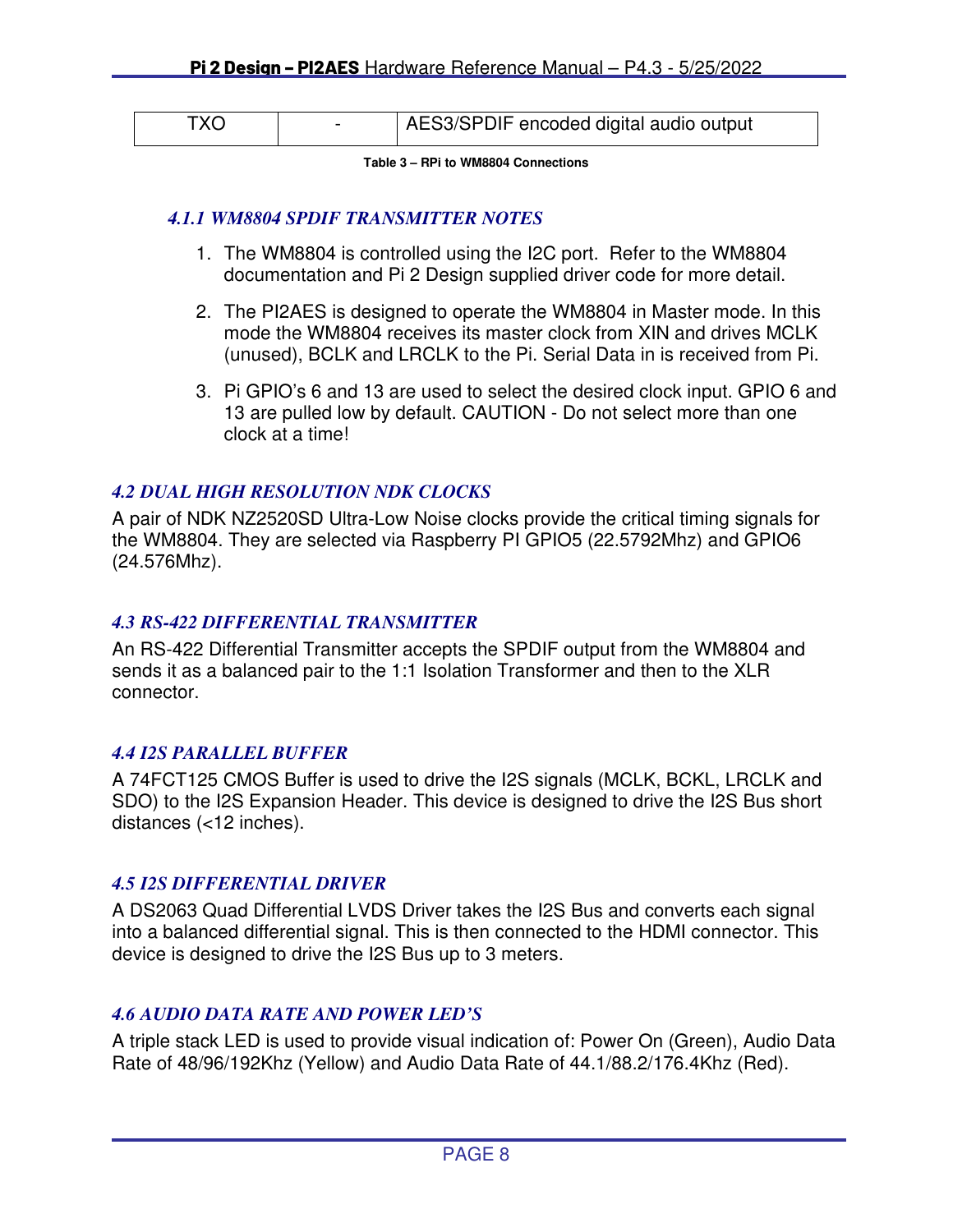# 5 RPI GPIO

### *5.1 OVERVIEW*

The PI2AES uses a number of signals from the RPi GPIO header for control and status purposes. This usage is defined in the following table.

| <b>RPi</b><br><b>PIN</b> | <b>DIR</b>     | <b>AF</b>                | PUP/<br><b>PDN</b> | <b>PI2AES</b><br><b>Name</b> | <b>Description/Notes</b>  |
|--------------------------|----------------|--------------------------|--------------------|------------------------------|---------------------------|
| $\mathbf{1}$             | $\blacksquare$ | $\frac{1}{2}$            | $\frac{1}{2}$      | $\blacksquare$               | RPi +3.3V - Unused        |
| $\overline{2}$           | $\blacksquare$ | $\blacksquare$           | $\blacksquare$     | $+5V$                        | +5V Power to/from the RPi |
| 3                        | I/O            | Y                        | <b>PUP</b>         | I2C SDA                      | <b>I2C Bus Data</b>       |
| $\overline{4}$           | $\blacksquare$ | $\blacksquare$           | $\blacksquare$     | $+5V$                        | +5V Power to/from the RPi |
| 5                        | <b>OUT</b>     | $\overline{Y}$           | <b>PUP</b>         | I2C_SCL                      | <b>I2C Bus Clock</b>      |
| 6                        | $\blacksquare$ | $\overline{\phantom{0}}$ | $\blacksquare$     | <b>GND</b>                   |                           |
| $\overline{7}$           | <b>OUT</b>     | $\blacksquare$           | $\blacksquare$     | GPIO4                        | Unused                    |
| 8                        | $\blacksquare$ | $\overline{\phantom{a}}$ | $\blacksquare$     | GPIO14                       | Unused                    |
| 9                        | $\blacksquare$ | $\overline{\phantom{a}}$ | $\blacksquare$     | <b>GND</b>                   | Unused                    |
| 10                       | $\blacksquare$ | $\overline{\phantom{0}}$ | $\blacksquare$     | GPIO15                       | Unused                    |
| $\overline{11}$          | $\Box$         |                          | $\blacksquare$     | GPIO17                       | Unused                    |
| 12                       | IN             | Y                        | $\blacksquare$     | <b>BCLK</b>                  | I2S Bit Clock from WM8804 |
| 13                       | $\blacksquare$ | $\blacksquare$           | $\blacksquare$     | GPIO27                       | Unused                    |
| 14                       | $\Box$         | $\frac{1}{2}$            | $\blacksquare$     | <b>GND</b>                   |                           |
| 15                       | $\blacksquare$ | $\blacksquare$           | $\blacksquare$     | GPIO22                       | Unused                    |
| 16                       | $\blacksquare$ | $\overline{\phantom{0}}$ | $\blacksquare$     | GPIO23                       | Unused                    |
| $\overline{17}$          | $\blacksquare$ |                          |                    |                              | RPi +3.3V - Unused        |
| 18                       | $\blacksquare$ | $\overline{\phantom{0}}$ | $\blacksquare$     | GPIO24                       | Unused                    |
| 19                       | $\blacksquare$ | $\frac{1}{2}$            | $\blacksquare$     | GPIO10                       | Unused                    |
| 20                       | $\blacksquare$ | $\overline{\phantom{a}}$ | $\blacksquare$     | <b>GND</b>                   |                           |
| 21                       | $\blacksquare$ | $\blacksquare$           | $\blacksquare$     | GPIO9                        | Unused                    |
| 22                       | $\blacksquare$ | $\blacksquare$           | $\blacksquare$     | GPIO25                       | Unused                    |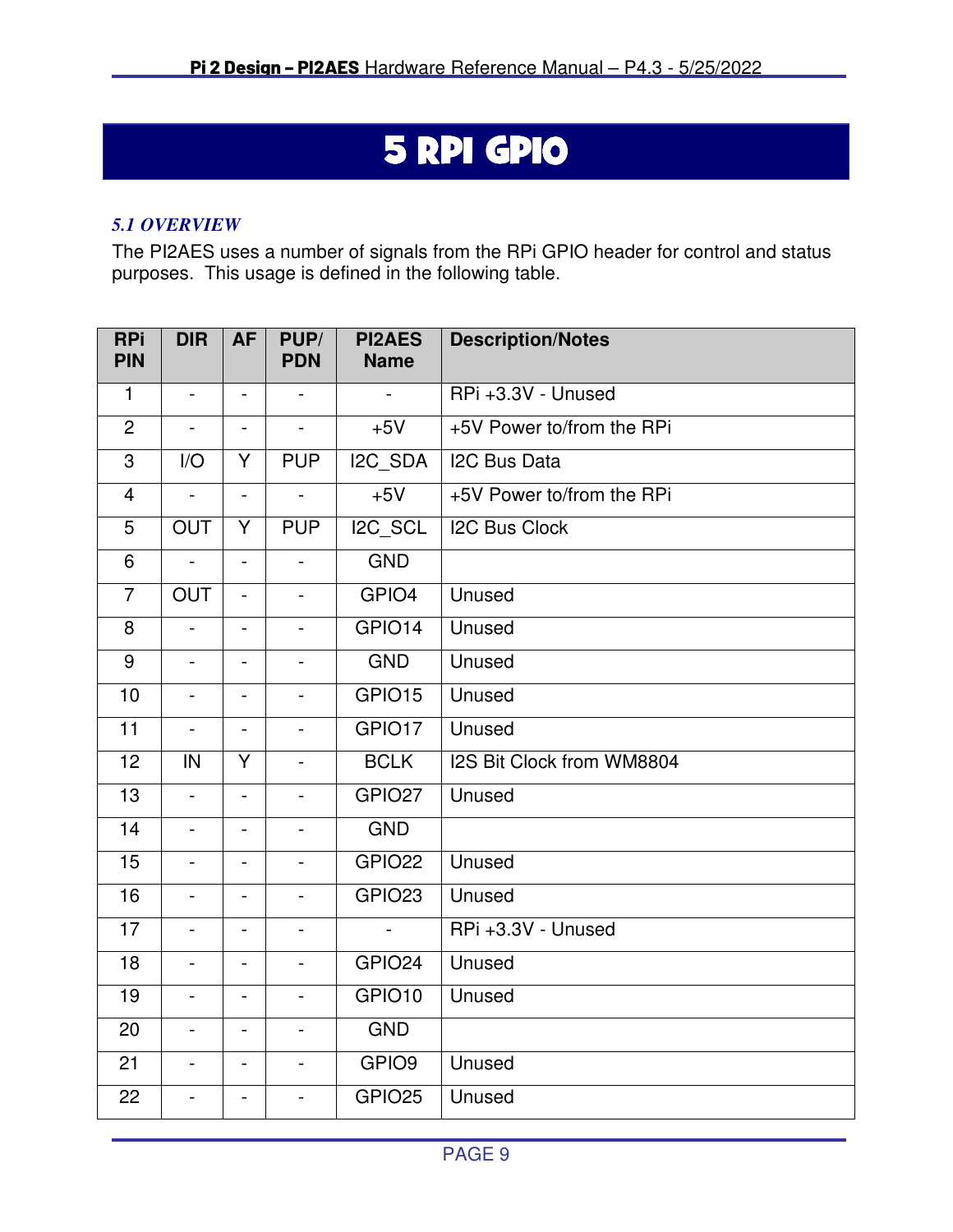| <b>RPi</b><br><b>PIN</b> | <b>DIR</b>               | <b>AF</b>                    | PUP/<br><b>PDN</b>       | <b>PI2AES</b><br><b>Name</b> | <b>Description/Notes</b>                    |
|--------------------------|--------------------------|------------------------------|--------------------------|------------------------------|---------------------------------------------|
| 23                       | ä,                       |                              |                          | GPIO11                       | Unused                                      |
| 24                       | $\blacksquare$           | $\overline{\phantom{a}}$     |                          | GPIO <sub>8</sub>            | Unused                                      |
| 25                       | $\blacksquare$           | $\overline{\phantom{a}}$     | $\blacksquare$           | <b>GND</b>                   |                                             |
| 26                       | $\blacksquare$           | $\qquad \qquad \blacksquare$ | $\overline{\phantom{a}}$ | GPIO1                        | Unused                                      |
| 27                       | I/O                      | Y                            |                          | ID_SDA                       | Unused                                      |
| 28                       | <b>OUT</b>               | Y                            |                          | ID_SCL                       | Unused                                      |
| 29                       | L.                       | $\blacksquare$               | $\blacksquare$           | GPIO <sub>5</sub>            | 1 = Select 22.5792Mhz Clock Input to WM8804 |
| 30                       | ä,                       | $\overline{\phantom{0}}$     | $\overline{\phantom{0}}$ | <b>GND</b>                   |                                             |
| 31                       | <b>OUT</b>               | $\blacksquare$               | <b>PUP</b>               | GPIO6                        | 1 = Select 24.576Mhz Clock Input to WM8804  |
| 32                       | L.                       | $\blacksquare$               | ۰                        | GPIO12                       | Unused                                      |
| 33                       | <b>OUT</b>               | $\blacksquare$               |                          | GPIO13                       | Unused                                      |
| 34                       |                          |                              |                          | <b>GND</b>                   |                                             |
| 35                       | IN                       | Y                            | $\blacksquare$           | <b>LRCLK</b>                 | I2S Left/Right Clock from WM8804            |
| 36                       | $\frac{1}{2}$            | $\qquad \qquad \blacksquare$ |                          | GPIO16                       | Unused                                      |
| 37                       | $\overline{\phantom{0}}$ | $\overline{\phantom{a}}$     | $\blacksquare$           | GPIO <sub>26</sub>           | Unused                                      |
| 38                       | $\blacksquare$           | $\qquad \qquad \blacksquare$ | $\overline{\phantom{0}}$ | GPIO <sub>20</sub>           | Unused                                      |
| 39                       |                          | $\overline{\phantom{a}}$     |                          | <b>GND</b>                   |                                             |
| 40                       | <b>OUT</b>               | Y                            |                          | <b>SDOUT</b>                 | Pi I2S Serial Audio Data Out                |

#### **Table 4 – CPU GPIO Pin Assignments**

# *5.1.1 RPI GPIO NOTES*

- 1. DIR is from the point of view of the RPi.
- 2. Y in the Alternate Function (AF) column indicates that the use of this pin requires the pin to be assigned to the function as defined by the RPi specifications.
- 3. PUP/PDN indicates if the GPIO should have its associated Pullup (PUP) or Pulldown (PDN) resistor enabled.
- 4. An asterisk '\*' at the beginning of the name indicates a low true signal.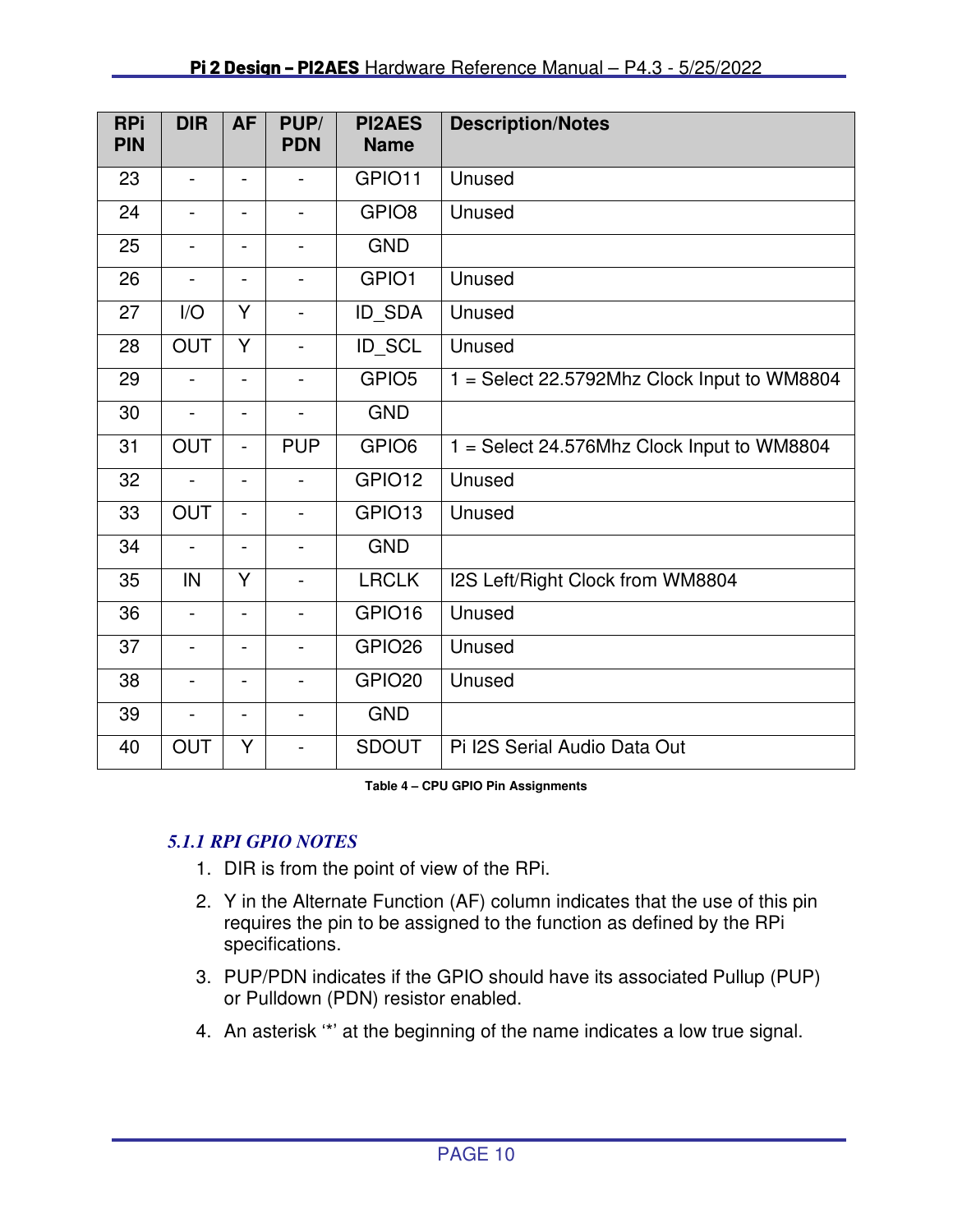# **6 PI2AES POWER**

### *6.1 OVERVIEW*

The PI2AES is designed to be powered from an external +19V to +32V source. Jumper W2, when installed, allows the Raspberry PI to be powered from the PI2AES. When jumper W2 is removed, separate 5V power must be supplied to the Raspberry PI.

Note that an on-board protection circuit ensures proper operation when jumper W2 is installed while power is applied via J1 AND from the Pi (P1) simultaneously.

See the below block diagram for a simplified view of the PI2AES power.



**Figure 2 – PI2AES Power, Simplified Block Diagram**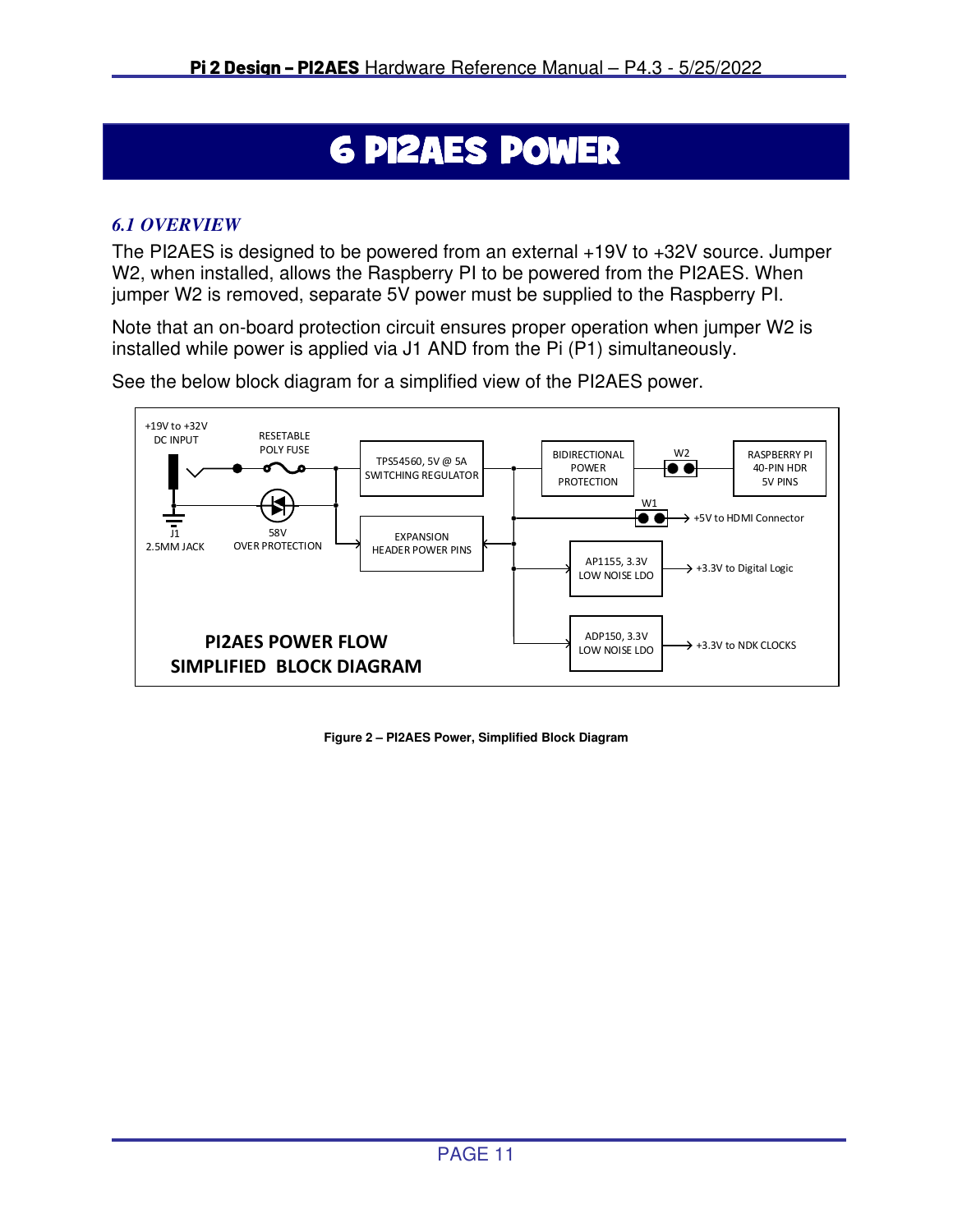# **7 PI2AES SOFTWARE**

# *7.1 OVERVIEW*

Due to the various resources interfaced on the PI2AES, both internal and external to the RPi, it is necessary to initialize a large number of CPU registers and external devices before correct operation can begin. These values and their proper sequencing are beyond the scope of this document. For most Raspberry Pi Software, the HifiBerry Digi+ Pro driver can be used.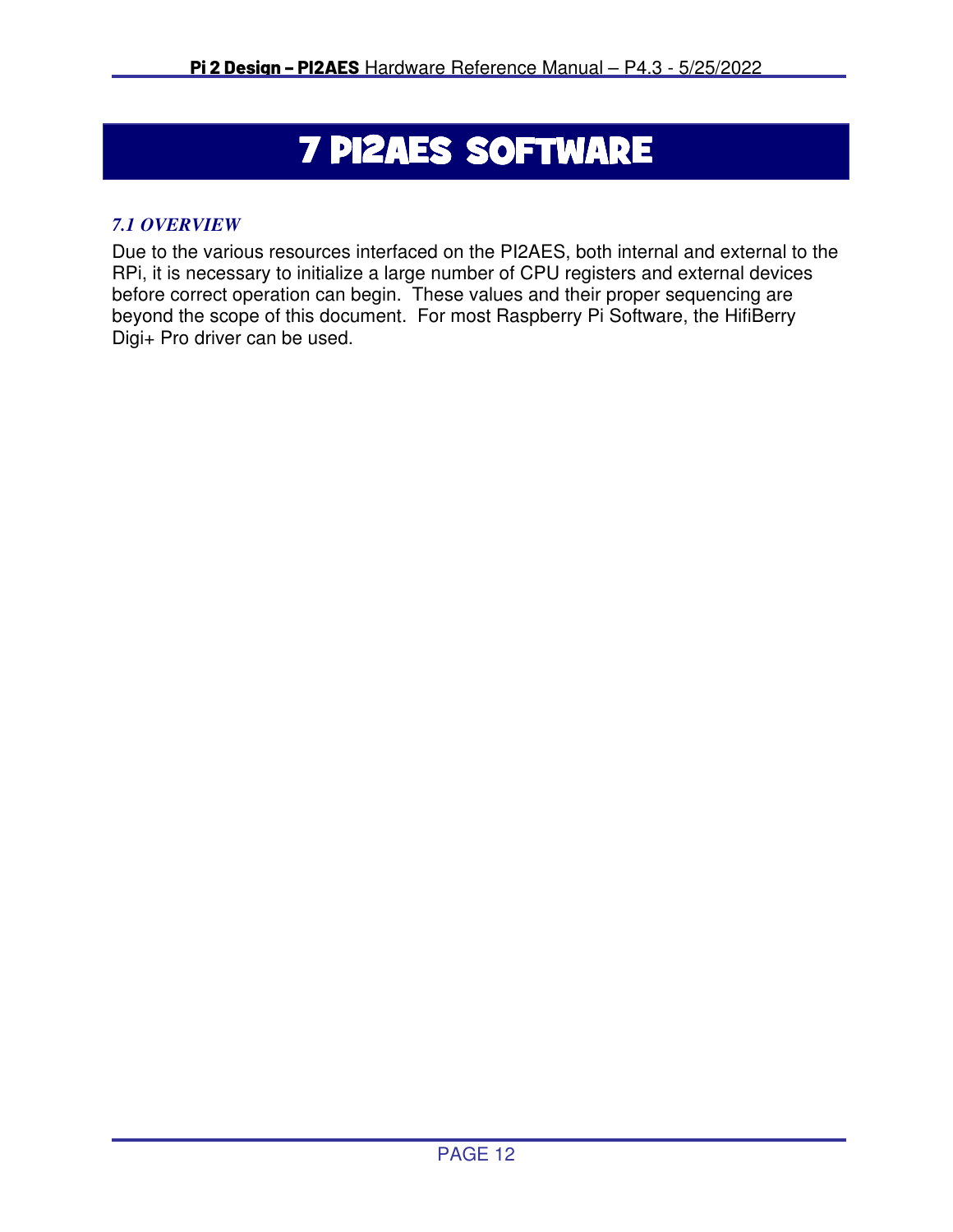# 8 TOP SIDE CONNECTORS

# *8.1 OVERVIEW*

This section provides the type, location and pinout for the various connectors on the PI2AES. Top View and Front View are shown in the following 3D renders.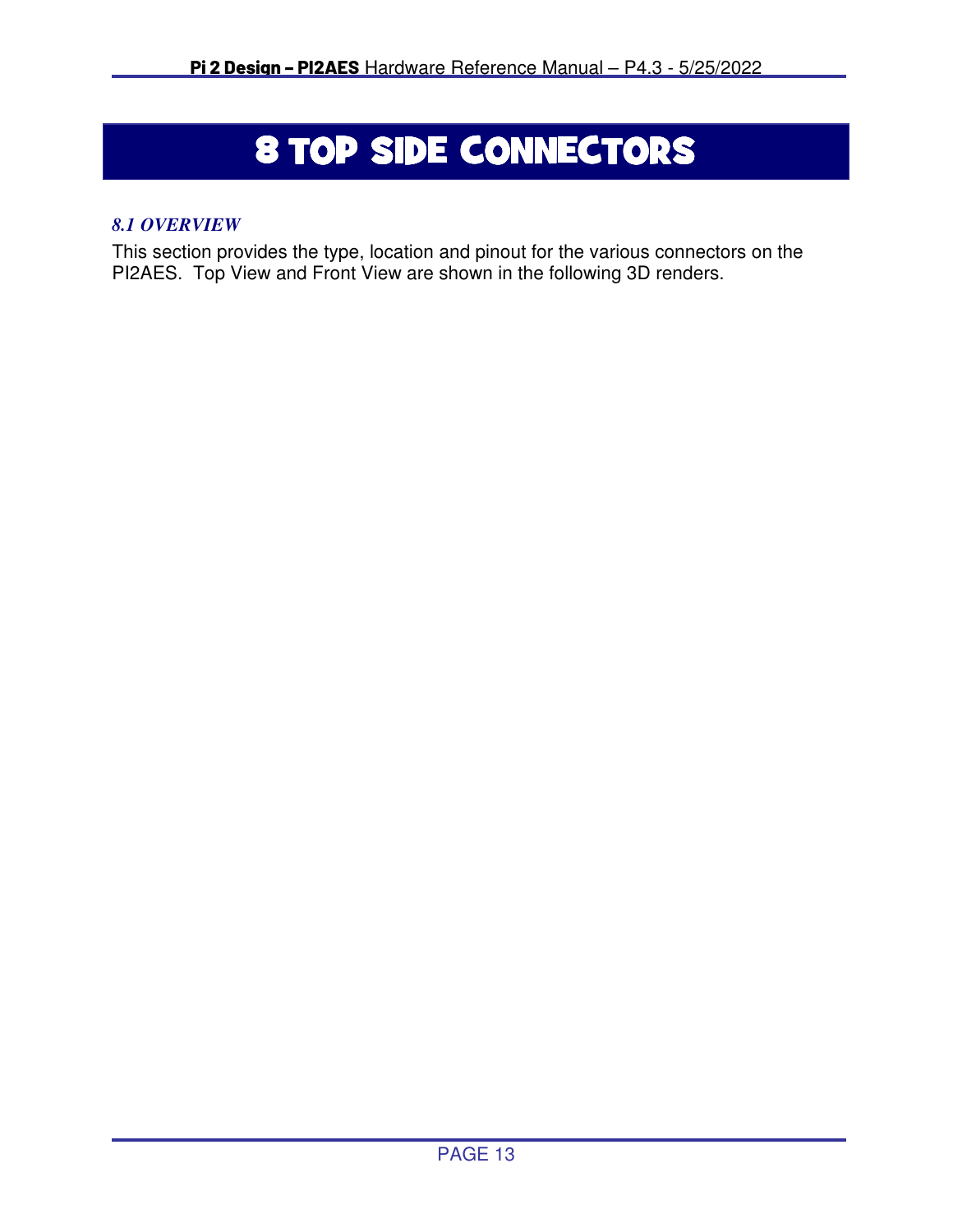

**Figure 3 – PI2AES Top View**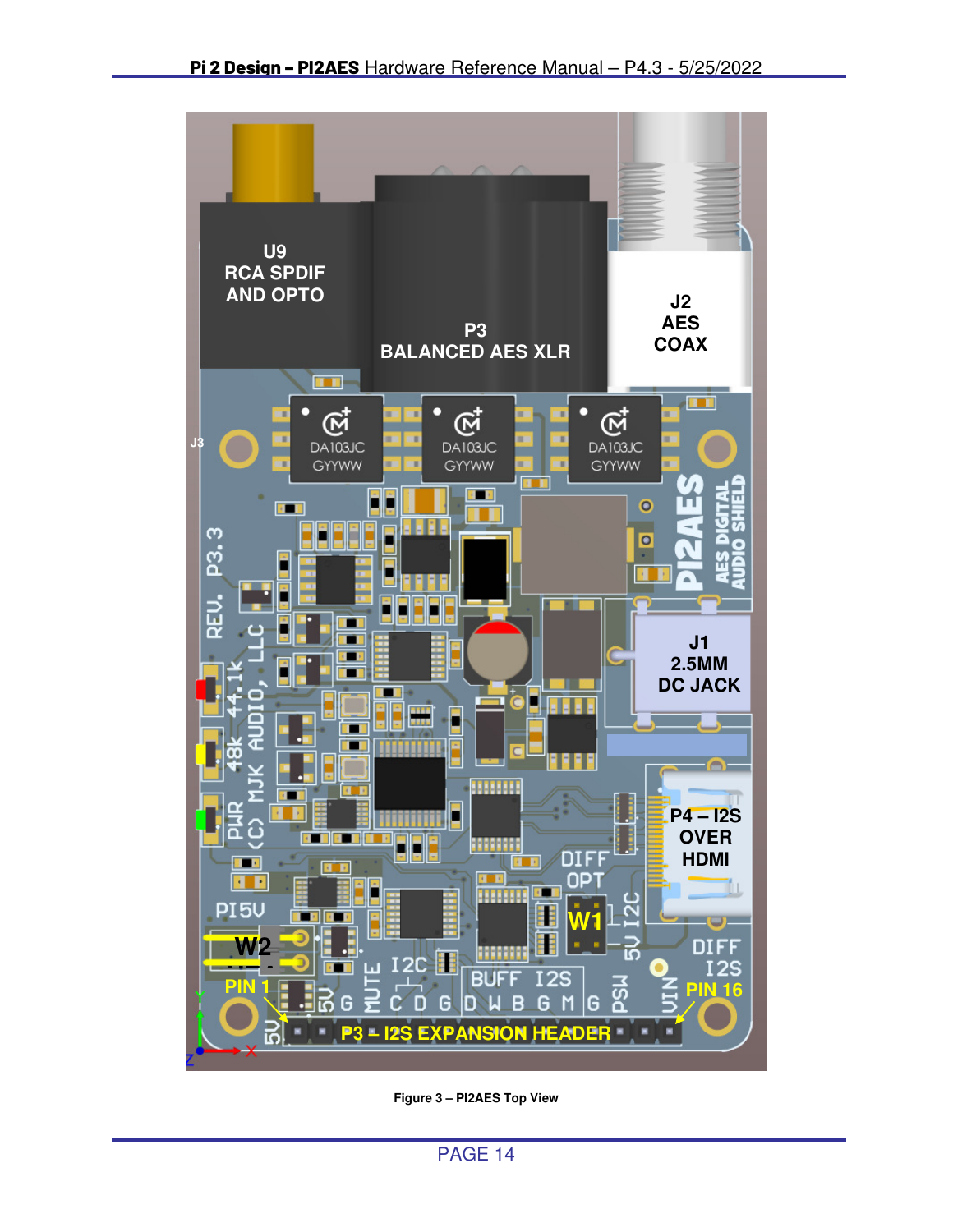

**Figure 4 – PI2AES LED Brightness Adjust (P4.x Only)**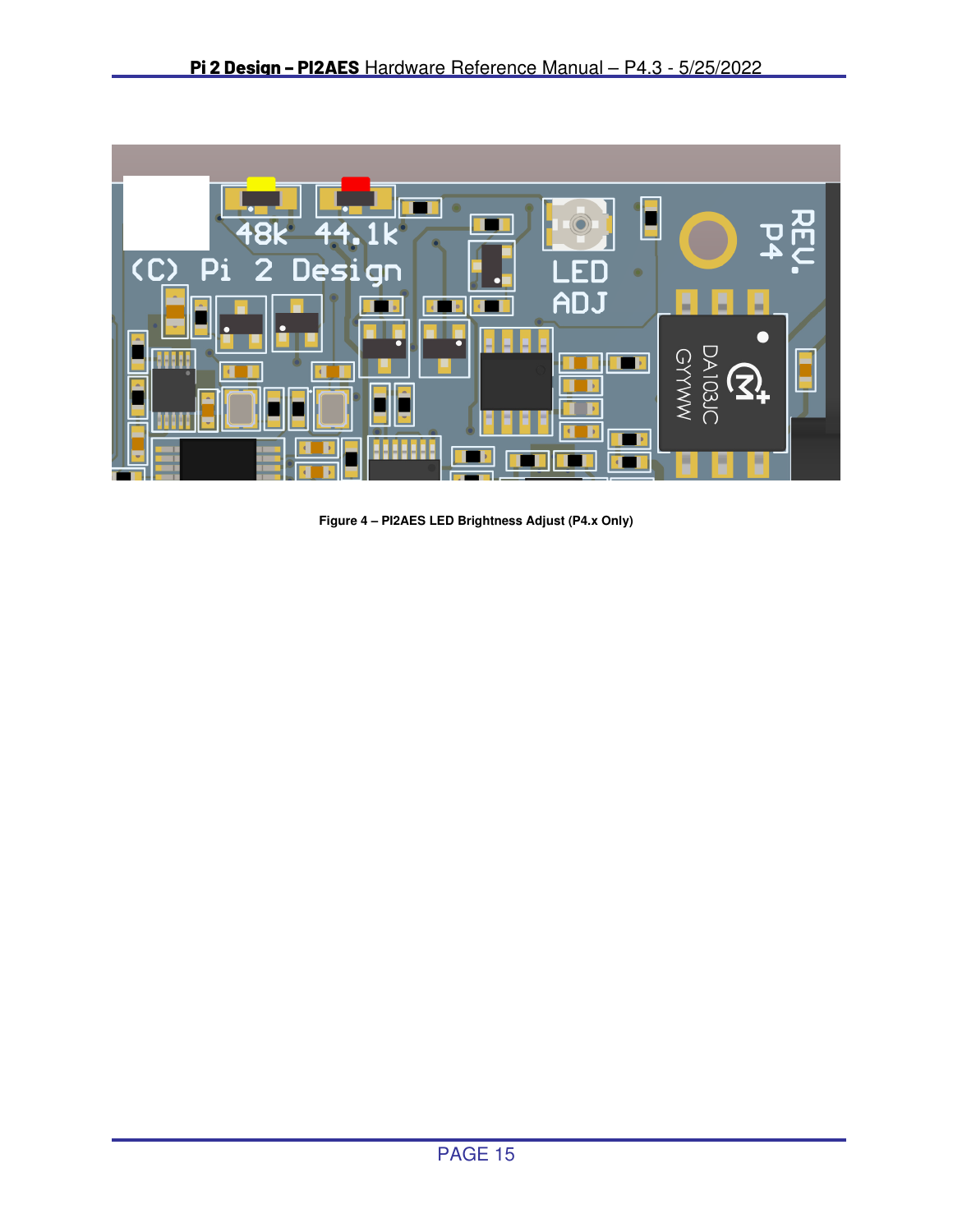

**Figure 5 – PI2AES Front View (shown mounted on Raspberry Pi 4)**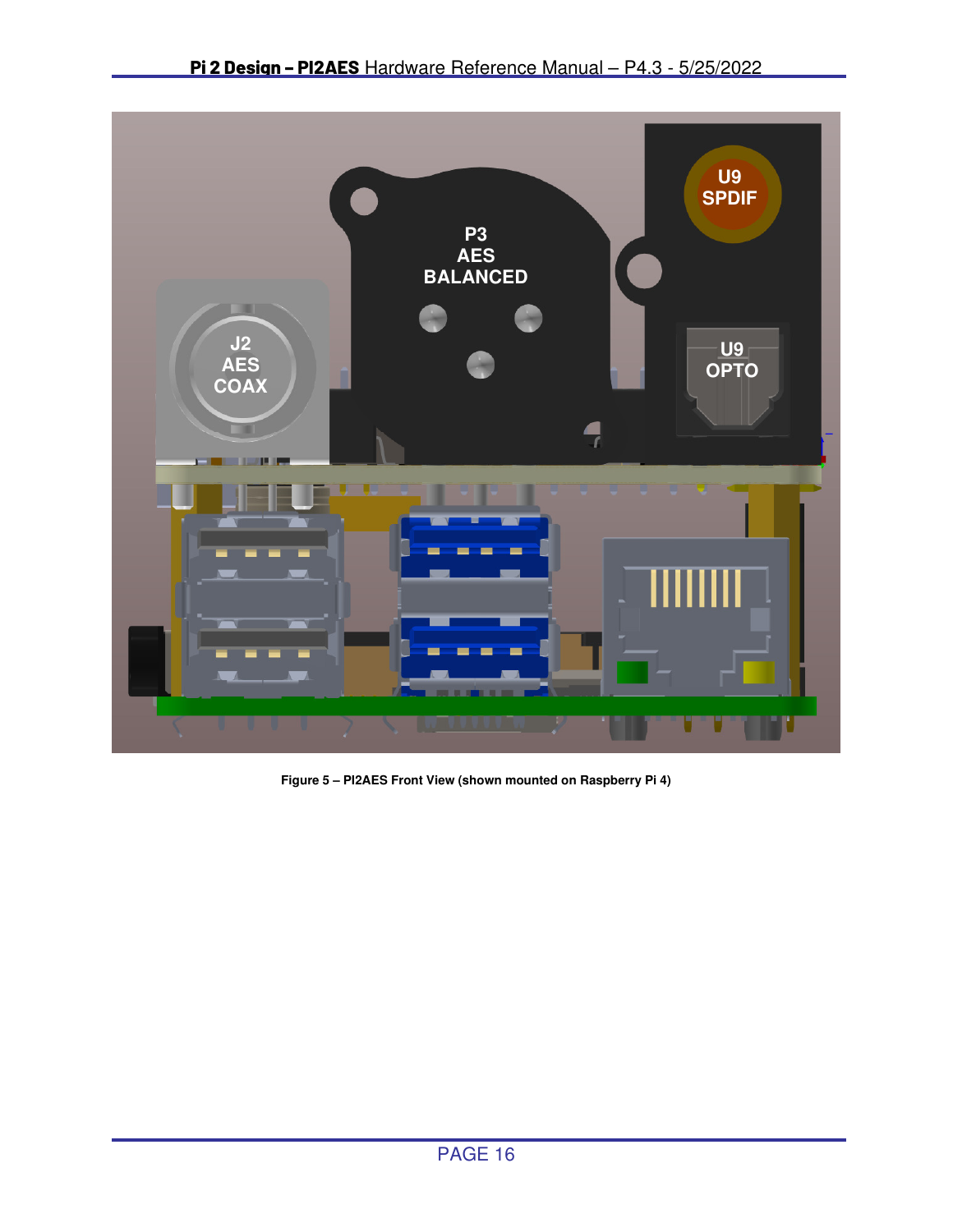

**Figure 6 – PI2AES Side View (shown mounted on Raspberry Pi 4)** 

# *8.2 RP1 – LED BRIGHTNESS*

This adjustable resistor pot is located on the PI2AES P4.0 and above only. This allows the overall brightness of the three LED's to be adjusted from full (clockwise) to dimmest (counter clockwise).

# *8.3 J1 – DC JACK*

This jack is designed to accept a 5.5mm x 2.5mm center positive plug for external power in. Voltage must be between +19V to +19V, optimized for +24V.

# *8.4 P1 – 40-PIN GPIO HEADER*

This is a standard 40-Pin .1" Dual Row Female Header. It is designed to accept a Raspberry Pi single board and conforms to the standard Raspberry Pi 40-Pin GPIO Header pinout.

# *8.5 P2 - I2S EXPANSION HEADER*

This is a 16-Pin, .1" Single Row Header that carries I2S, I2C, and Power for expansion use. The Pinout for P2 is shown in the following table.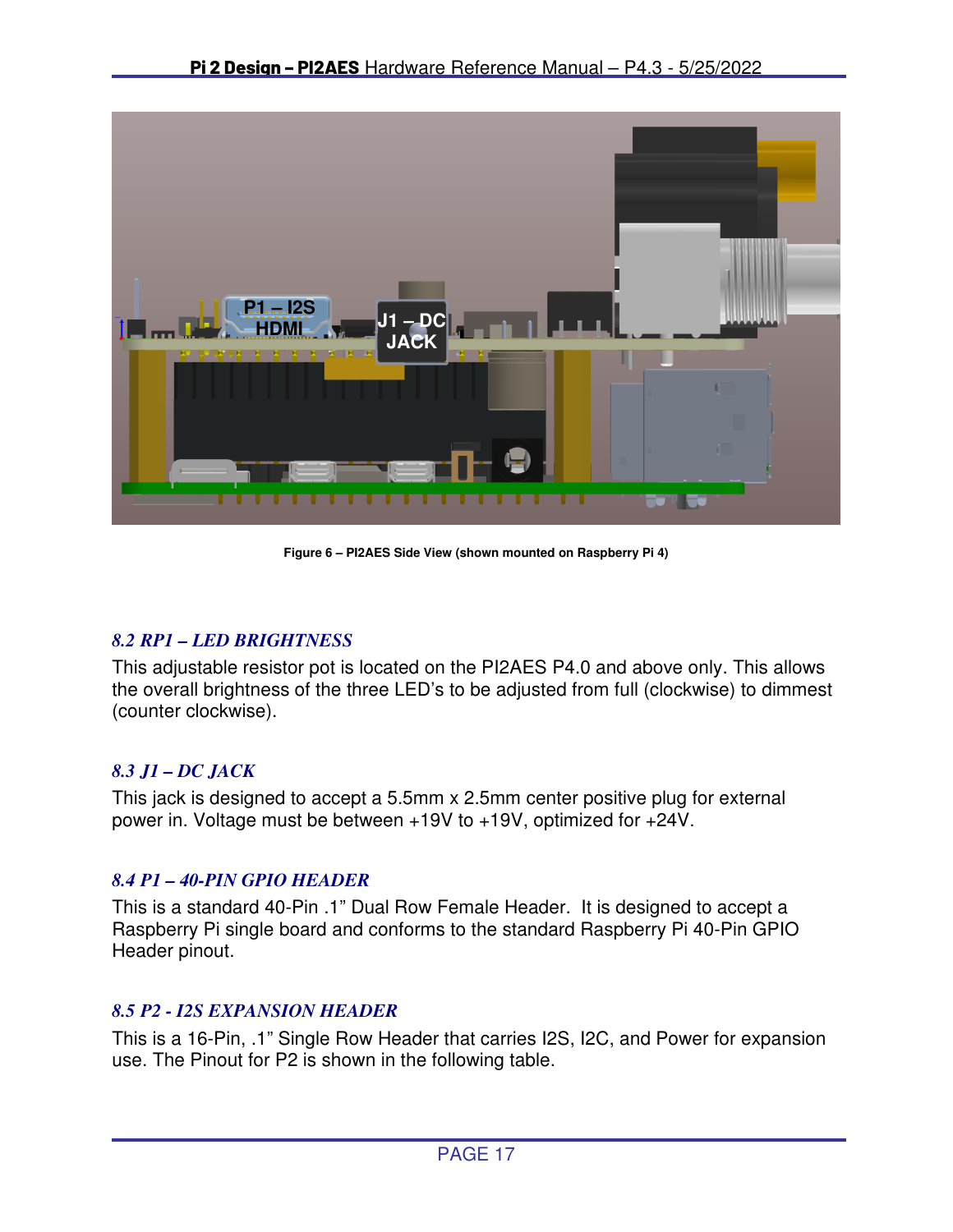| P <sub>2</sub> PIN | <b>Name</b>  | <b>Description</b>                            |  |
|--------------------|--------------|-----------------------------------------------|--|
| 1                  | 5V           | +5V direct from Regulator                     |  |
| $\overline{2}$     | 5V           | +5V direct from Regulator                     |  |
| 3                  | <b>GND</b>   | Ground                                        |  |
| $\overline{4}$     | <b>MUTE</b>  | $1 =$ Mute On                                 |  |
| 5                  | <b>SCL</b>   | <b>I2C Clock</b>                              |  |
| 6                  | <b>SDA</b>   | I <sub>2</sub> C Data                         |  |
| $\overline{7}$     | <b>GND</b>   | Ground                                        |  |
| 8                  | <b>SDO</b>   | <b>Buffered I2S Data</b>                      |  |
| 9                  | <b>LRCLK</b> | Buffered I2S Left/Right (Word) Clock          |  |
| 10                 | <b>BCLK</b>  | <b>Buffered I2S Bit Clock</b>                 |  |
| 11                 | <b>GND</b>   | Ground                                        |  |
| 12 <sup>2</sup>    | <b>MCLK</b>  | <b>Buffered I2S Master Clock</b>              |  |
| 13                 | <b>GND</b>   | Ground                                        |  |
| 14                 | *PSW         | Power Enable - Jumper with Pin 13 for auto on |  |
| 15                 | <b>VIN</b>   | +12V to +48V Input                            |  |
| 16                 | <b>VIN</b>   | $+12V$ to $+48V$ Input                        |  |

**Table 5 – I2S Expansion Header Pinout** 

# *8.1 P3 – XLR BALANCED OUTPUT*

P3 is a 3-Pin XLR Connector. This 100-ohm connector carries the balanced digital audio output.

# *8.2 P4 – I2S OVER HDMI*

P4 is a standard HDMI Connector that carries the Differential I2S signal. Pinout conforms to either the PS Audio (default) or Gustard standards. The Pinout for P4 is shown in the following table. **%FIXME%**

| <b>P4 PIN</b> | <b>Name</b> | <b>Description, Rev. P4.x</b><br><b>PS Audio Pinout</b> | <b>Description, Rev P3.x</b><br><b>Gustard Pinout</b> |
|---------------|-------------|---------------------------------------------------------|-------------------------------------------------------|
|               | $TD2+$      | SDO- Data Minus                                         | SDO+ Data Plus                                        |
| 2             | <b>GND</b>  | Ground                                                  | Ground                                                |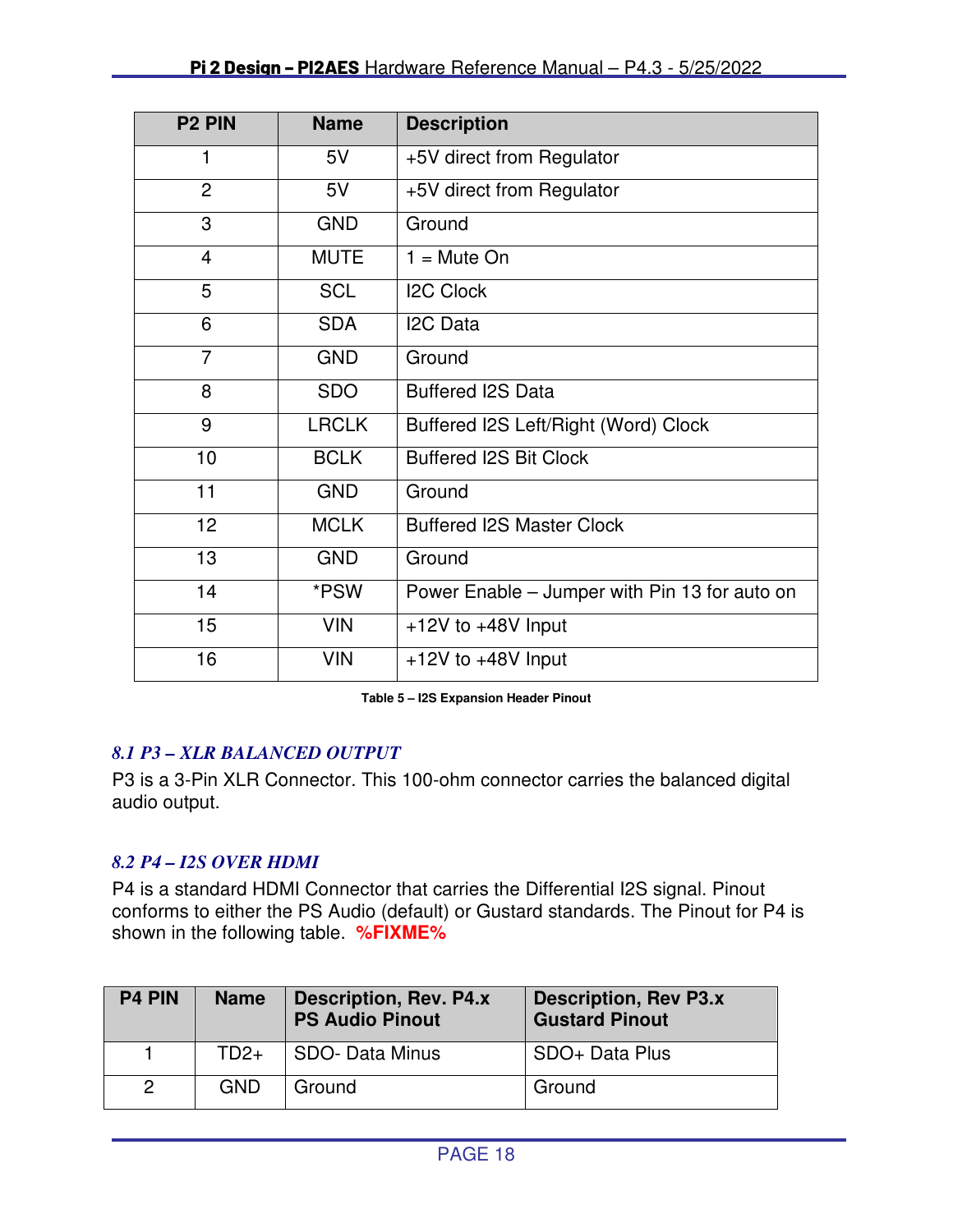| <b>P4 PIN</b>  | <b>Name</b>       | <b>Description, Rev. P4.x</b><br><b>PS Audio Pinout</b>    | <b>Description, Rev P3.x</b><br><b>Gustard Pinout</b>      |
|----------------|-------------------|------------------------------------------------------------|------------------------------------------------------------|
| 3              | TD <sub>2</sub> - | SDO+ Data Plus                                             | <b>SDO- Data Minus</b>                                     |
| $\overline{4}$ | $TD1+$            | <b>BCK+ Bit Clock Plus</b>                                 | <b>BCK+ Bit Clock Plus</b>                                 |
| 5              | <b>GND</b>        | Ground                                                     | Ground                                                     |
| 6              | TD <sub>1</sub> - | <b>BCK- Bit Clock Minus</b>                                | <b>BCK- Bit Clock Minus</b>                                |
| $\overline{7}$ | $TD0+$            | <b>WCK- Word Clock Minus</b>                               | <b>WCK+ Word Clock Plus</b>                                |
| 8              | <b>GND</b>        | Ground                                                     | Ground                                                     |
| 9              | TDO-              | WCK+ Word Clock Plus                                       | <b>WCK- Word Clock Minus</b>                               |
| 10             | $TDC+$            | <b>MCK+ Master Clock Plus</b>                              | <b>MCK+ Master Clock Plus</b>                              |
| 11             | <b>GND</b>        | Ground                                                     | Ground                                                     |
| 12             | TDC -             | <b>MCK- Master Clock Minus</b>                             | <b>MCK- Master Clock Minus</b>                             |
| 13             | <b>NC</b>         | No Connect                                                 | No Connect                                                 |
| 14             | <b>NC</b>         | No Connect                                                 | No Connect                                                 |
| 15             | <b>SDA</b>        | I <sub>2</sub> C Data<br>From Jumper W1<br><b>Pins 1-2</b> | I <sub>2</sub> C Data<br>From Jumper W1<br><b>Pins 1-2</b> |
| 16             | <b>SCL</b>        | <b>I2C Clock</b><br>From Jumper W1<br><b>Pins 3-4</b>      | <b>I2C Clock</b><br>From Jumper W1<br><b>Pins 3-4</b>      |
| 17             | <b>GND</b>        | Ground                                                     | Ground                                                     |
| 18             | $+5V$             | +5V from<br>Jumper W1<br><b>Pins 5-6</b>                   | +5V from<br>Jumper W1<br><b>Pins 5-6</b>                   |
| 19             | <b>NC</b>         | No Connect                                                 | No Connect                                                 |

**Table 6 – I2S Over HDMI Pinout** 

# *8.3 U9 – COMBO RCA/OPTO TRANSMITTER*

U9 is a Cliff OTJ6 that contains the RCA for AES COAX digital audio output and a Toslink Transmitter for SPDIF Optical digital audio output.

# *8.4 D1 – STATUS LEDS*

There are multiple LEDs on the PI2AES: Power ON (Green, P3.x only); 48Khz/96Khz/192Khz Clock (Yellow); and 44.1Khz/88.2Khz/176.4Khz Clock (Red).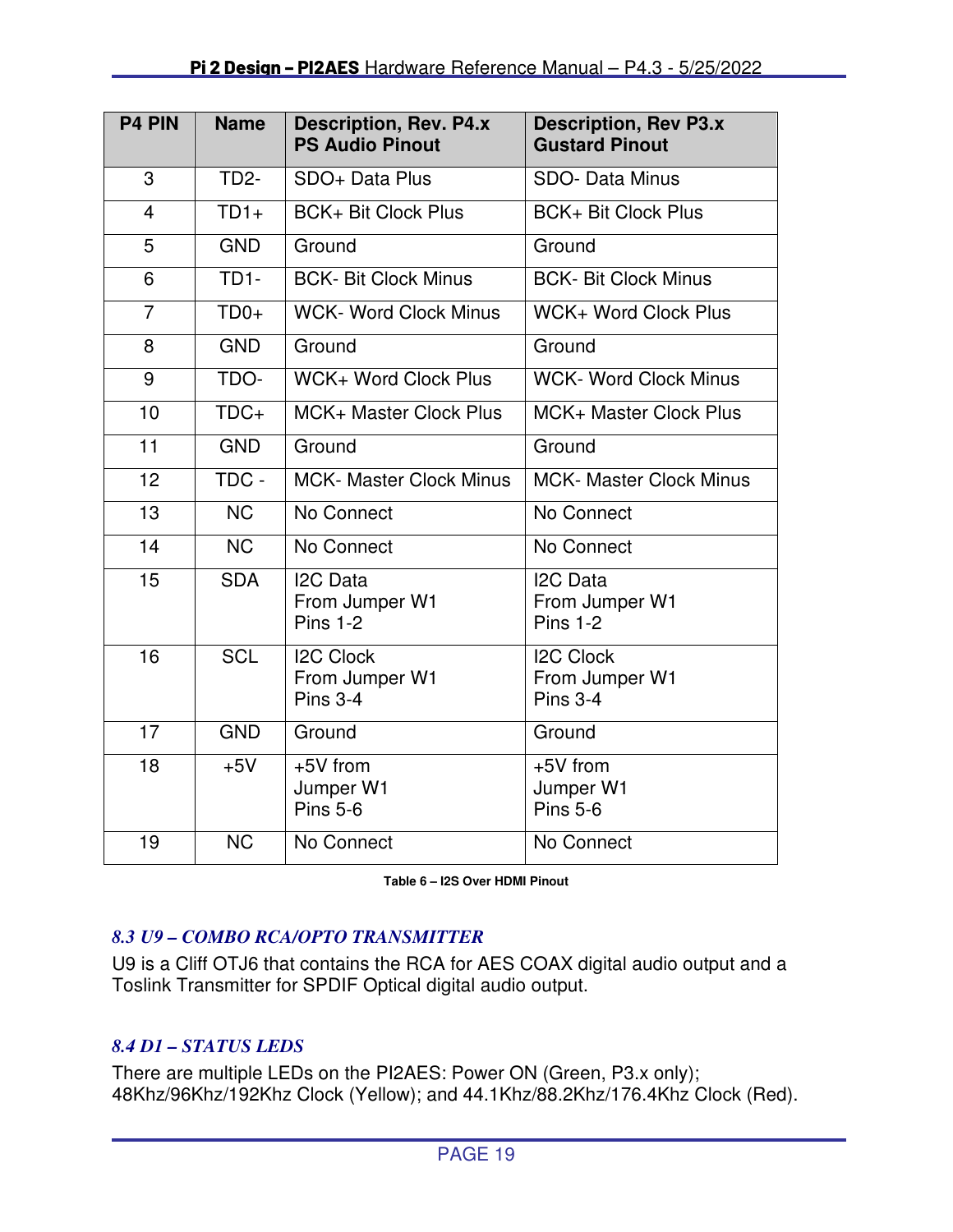# **9 DOCUMENT REVISIONS**

| Date       | Revision         | Change                                                                                   |
|------------|------------------|------------------------------------------------------------------------------------------|
| 03/26/2019 | P <sub>0.1</sub> | <b>Preliminary Release</b>                                                               |
| 06/02/2019 | P <sub>2</sub>   | Design Revision P2 Initial Release                                                       |
| 08/15/2019 | P <sub>3</sub>   | Design Revision P3 Initial Release<br>Added description of I2S over HDMI option block W1 |
| 08/16/2019 | P <sub>3.1</sub> | Added entry for HifiBerry Digi+ Pro compatibility                                        |
| 11/23/2019 | P <sub>3.2</sub> | Changed VIN range, now +24V to +48V                                                      |
| 12/19/2019 | P <sub>3.3</sub> | Corrected voltage range table                                                            |
| 06/02/2020 | P <sub>3.4</sub> | Corrected I2S over HDMI Connector Pinout, removing<br>PS Audio/Gustard selection option  |
| 01/30/2022 | P4.0             | Updated for PI2 AES P3.0 and above<br>Change VIN range to $+19V$ to $+32V$               |
| 03/15/2022 | P4.1             | Remove references to Power LED                                                           |
| 05/16/2022 | P4.2             | Add I2S/HDMI Jumper info                                                                 |
| 05/25/2022 | P4.3             | <b>Correct I2S Pinout Table</b>                                                          |

**Table 7 – Document Revisions**